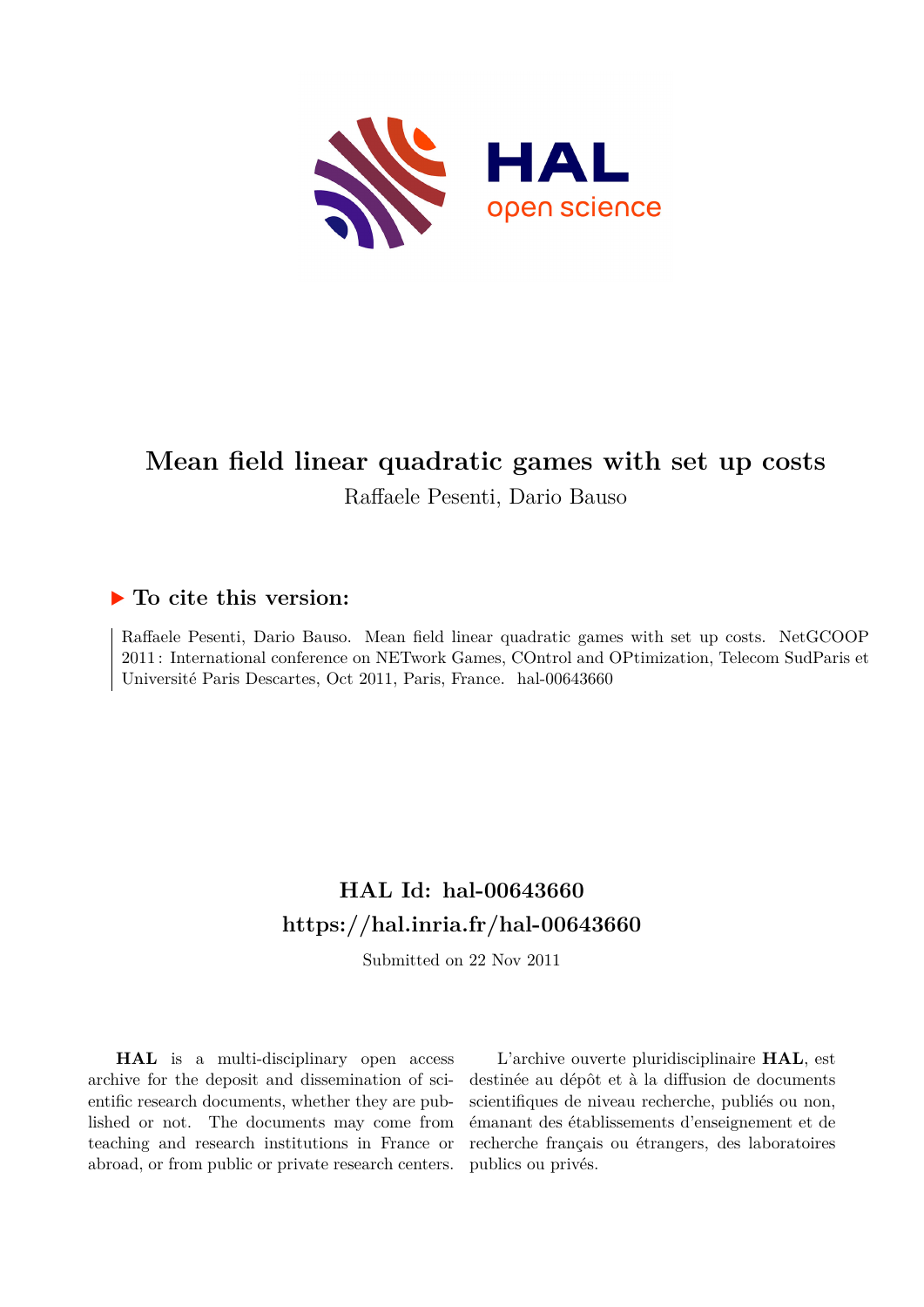# Mean field linear quadratic games with set up costs.

*(Invited Paper)*

Raffaele Pesenti Dipartimento di Management Universita di Venezia - Ca' Foscari, Italy ` Email: pesenti@unive.it

*Abstract*—This paper studies linear quadratic games with set up costs monotonic on the number of active players, namely, players whose action is non-zero. Such games arise naturally in joint replenishment inventory systems. Building upon a preliminary analysis of the properties of the best response strategies and Nash equilibria for the given game, the main contribution is the study of the same game under large population. Numerical illustrations are provided.

#### I. INTRODUCTION

In this paper, we study linear quadratic games with set up costs monotonic on the number of active players, namely, players whose action is non-zero. Such games arise naturally in multi-retailer inventory application as shown in a previous work of the same authors [1].

In the first part of this paper, we analyze some properties of the best response strategies. In particular, we show that best response strategies are non-idle in the sense that a player never switches from being inactive to active for fixed behaviors of the other players (fixed set up costs). Non-idleness is used to derive an iterative procedure to compute Nash equilibria.

We then turn to consider large population games and in doing this we link our study to mean field games [2] [3] [4]. It turns out that most properties enjoyed by the game with finite players still hold when the number of players tends to infinity. This preliminary consideration allows us to claim that fixed points exist and that these are associated to mean field equilibria.

The paper is organized as follows. In Section II, we introduce the game. In Section III we analyze some properties of best response strategies. In Section IV, we discuss Nash equilibria. In Section V, we consider the game with large population and illustrate the mean field approach. In Section VI, we provide numerical illustrations and conclude in Section VII.

**Notation.** We denote by  $P = \{1, 2, ..., n\}$  a set of *n* players. We use index  $i$  to refer to the generic  $i$ th player. Likewise, index  $-i$  refers to all players other than i. We use  $\mathbb{R}_+$  to denote the set of non-negative reals. Open and closed intervals between scalars a and b are denoted by  $[a, b]$  and  $(a, b)$ respectively. We use  $[0, T]$  to denote a finite horizon from 0 to T. Given a function of time  $\phi(\cdot): [0, T] \to \mathbb{R}$ , we denote by  $\phi(t)$  its value at time  $t \in [0, T)$ . We use  $\phi[\xi](\cdot)$  to express the dependence of the function on a given parameter or function  $\xi$ .

Dario Bauso Dipartimento di Ingegneria Chimica, Gestionale, Informatica e Meccanica Universita di Palermo, Italy ` Email: dario.bauso@unipa.it

#### II. GAME DEFINITION

Each player  $i \in P$  is characterized by the state variable  $x_i(\cdot) \in \mathbb{R}$ , the initial state  $x_i^0 \in \mathbb{R}$ , the measurable control  $t \mapsto u_i(t)$ , taking value, for all  $t \in [0, T)$ , in the set R. The state variable evolves according to the dynamics

$$
\begin{cases}\n\dot{x}_i(t) = u_i(t), & t \in [0, T) \\
x_i(0) = x_i^0\n\end{cases} \tag{1}
$$

Let us also introduce the measurable opponents' control  $t \mapsto$  $u_{-i}(t)$ , taking value, for all  $t \in [0, T)$ , in the set  $\mathbb{R}^{n-1}$  and denote the sets for the measurable controls u and  $u_{-i}$  by

$$
U_i = \begin{cases} u_i : [0, T) \to \mathbb{R} \Big| u_i \text{ measurable} \Big\}, \\ U_{-i} = \begin{cases} u_{-i} : [0, T) \to \mathbb{R}^{n-1} \Big| u_{-i} \text{ measurable} \Big\}. \end{cases} (2)
$$

Let K,  $\alpha$ , and  $\beta$  be given positive constants;  $\delta : \mathbb{R} \to \{0, 1\}$ be defined as in (3) and  $a : \mathbb{R}^{n-1} \to \mathbb{R}_+$  as in (4) where b is a constant greater than 0:

$$
\delta(u_i(t)) = \begin{cases} 0 & \text{if } u_i(t) = 0, \\ 1 & \text{otherwise}; \end{cases}
$$
 (3)

$$
a(u_{-i}(t)) = b + \frac{1}{n} \sum_{j \in P} \delta(u_j(t)).
$$
 (4)

.

The ith cost function is then

$$
J_i(x_i^0, u_i, u_{-i}) = \int_0^T \left( \frac{K \delta(u_i(t))}{\alpha(u_{-i}(t))} + x_i(t)^2 + \alpha u_i(t)^2 \right) dt + \beta x_i(T)^2
$$

We say that a player is *active* at time t if its control  $u_i(t)$ is non-null. Then, the above cost function implies that each player  $i \in P$  pays for its state norm  $x_i(t)^2$ . In addition, if active, it pays both a fixed cost  $\frac{K\delta(u_i(t))}{a(u_{-i}(t))}$  and a variable cost  $\alpha u_i(t)^2$  for implementing its strategy. Observe that the fixed component of the cost is distributed among all the active players.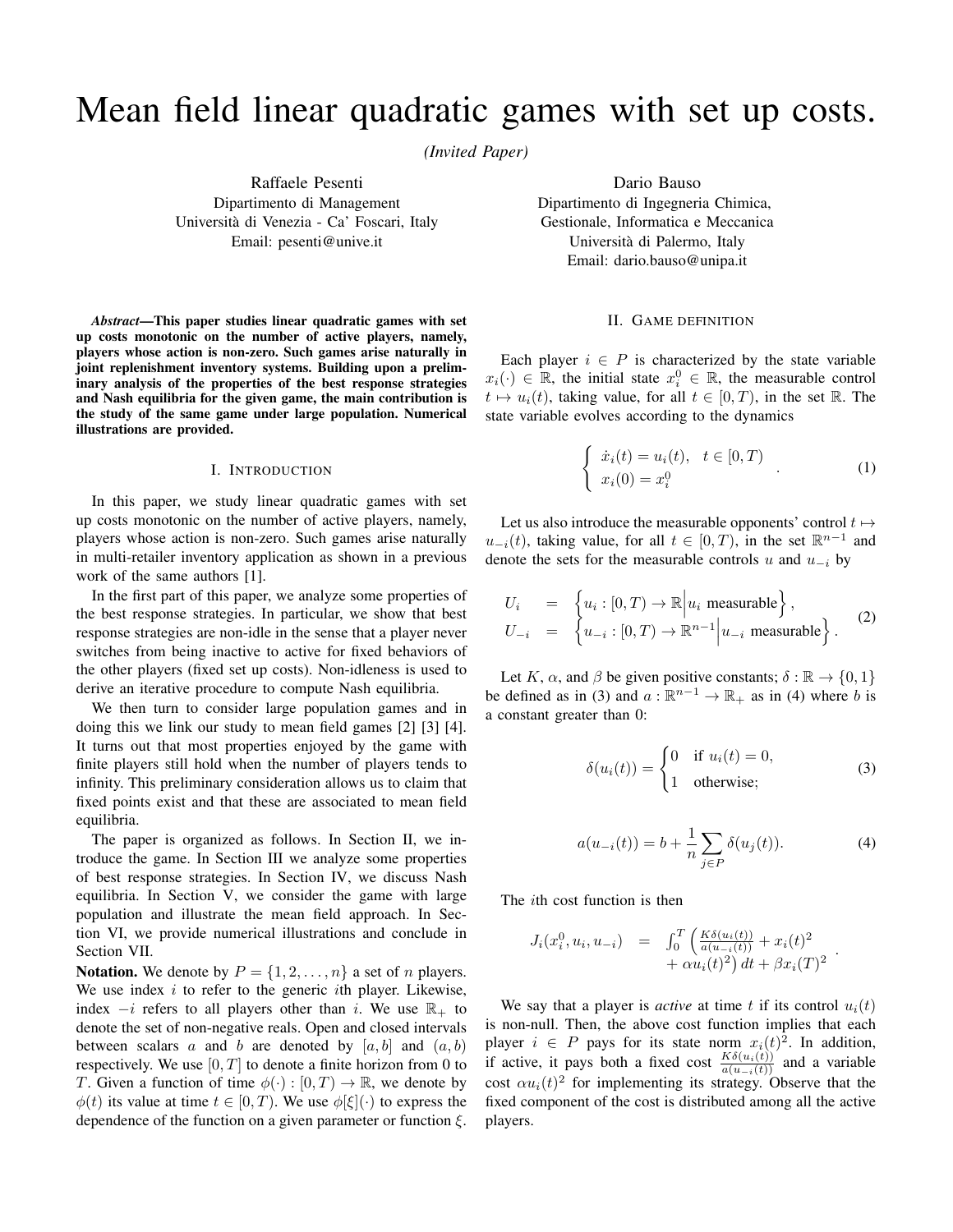#### III. PROPERTIES OF NON-DOMINATED STRATEGIES

Let the set of the *non-anticipating strategies* for the first player be

$$
M = \left\{ \mu_i = \mu_i[x_i^0, \cdot] : U_{-i} \to U_i \middle| \right\}
$$
  
\n
$$
u_{-i}^a(s) = u_{-i}^b(s) \forall s \in [0, t] \Longrightarrow
$$
  
\n
$$
\mu_i[x_i^0, u_{-i}^a](s) = \mu_i[x_i^0, u_{-i}^b](s) \forall s \in [0, t],
$$
  
\n
$$
\forall u_{-i}^a, u_{-i}^b \in U_{-i}, \forall t \in [0, T] \right\}.
$$
  
\n(5)

Hereafter, we consider only strategies  $\mu_i[x_i^0, u_{-i}]$  such that 1)  $\mu_i[x_i^0, u_{-i}](t) = 0$  or  $sign(\mu_i[x_i^0, u_{-i}](t)) =$  $-sign(x_i(t))$  where  $x_i(t)$  is solution of

$$
\begin{cases} \n\dot{x}_i(t) = \mu_i[x_i^0, u_{-i}](t), & t \in [0 \, T) \\
x_i(0) = x_i^0\n\end{cases} \tag{6}
$$

2)  $\mu_i[x_i^0, u_{-i}]$  is piece-wise continuous.

There is no loss of generality in such a choice as, given the player  $i$  dynamics and cost, for no reason  $i$  would control its state so to increase its state norm.

We say that a strategy  $\mu_i[x_i^0, u_{-i}]$  is *non-idle* if, for each interval  $[t_1, t_2], 0 \le t_1 < t_2 \le T$  in which the set up cost  $\frac{K}{a(u_{-i}(t))}$  is non-decreasing,  $u_i(t) := \mu_i[x_i^0, u_{-i}](t) > 0$  for all  $t_1 \leq t \leq t_1 + \Delta t$  and  $u_i(t) = 0$  for all  $t_1 + \Delta t < t \leq t_2$ , for some  $0 \leq \Delta t \leq t_2-t_1$ . Then, a player *i* that implements a non-idle strategy, over the considered interval, is either always active or is always inactive or is first active and then inactive, but in no case it remains some time inactive before becoming active. Hereafter, we define *switching time instant*, the time in which a non-idle strategy  $u(t)$  becomes non-active, i.e., the time  $\inf\{t : u(t) = 0\}.$ 

The following two lemmas prove that a non-dominated strategy for a player  $i$  is non-idle and that the instantaneous set up cost paid by an active player cannot decrease over time. *Lemma 1:* A strategy that is not non-idle is dominated.

*Proof:* Given a time interval  $[t_1, t_2]$ ,  $0 \le t_1 < t_2 \le$ T where  $\frac{K}{a(u_{-i}(t))}$  does not decrease, consider two strategies  $\mu_i^a[x_i^0, u_{-i}]$  and  $\mu_i^b[x_i^0, u_{-i}]$  (see Fig. 1) such that  $\mu_i^a[x_i^0, u_{-i}](t) = \mu_i^b[x_i^0, u_{-i}](t)$  for all  $t \neq [t_1, t_2]$  and

$$
\begin{cases} \mu_i^a[x_i^0, u_{-i}](t) = 0, & t \in [t_1, t_1 + \Delta t) \\ \mu_i^a[x_i^0, u_{-i}](t) \neq 0, & t \in [t_1 + \Delta t, t_2) \end{cases}
$$

$$
\begin{cases} \mu_i^b[x_i^0, u_{-i}](t) = \mu_i^a[x_i^0, u_{-i}](t + \Delta t), & t \in [t_1, t_2 - \Delta t) \\ \mu_i^b[x_i^0, u_{-i}](t) = 0, & t \in [t_2 - \Delta t, t_2) \end{cases}.
$$

Denoting  $u_i^l$  the control where  $u_i^l(t) := \mu_i^l[x_i^0, u_{-i}](t)$  and the label  $l \in \{a, b\}$ , we prove that control  $u_i^a$  is dominated by  $u_i^b$ .

To see this, let us denote by  $x_i(t_1) = \int_0^{t_1} u_i^a(t) dt +$  $x_i^0 = \int_0^{t_1} u_i^b(t)dt + x_i^0$ , and  $x_i(t_2) = \int_0^{t_2} u_i^a(t)dt + x_i^0 =$  $\int_0^{\tau_2} u_i^b(t)dt + x_i^0$ . In the following, we prove that

$$
J_i(x_i^0, u_i^a) - J_i(x_i^0, u_i^b)) > 0.
$$
 (7)

Indeed, the costs induced by the two strategies are equal for  $0 \le t \le t_1$  and  $t_2 \le t \le T$ , as in such interval the two strategies assume the same values and induce the same states for the player.

Then consider the interval  $t_1 \le t \le t_2$ , the cost paid by  $u_i^a$ is

$$
\int_{t_1}^{t_1+\Delta t} x_i(t_1)^2 dt + \int_{t_1+\Delta t}^{t_2} \frac{K}{a(u_{-i}(t))} dt + + \int_{t_1+\Delta t}^{t_2} \alpha u_i^a(t)^2 dt + \int_{t_1+\Delta t}^{t_2} x_i(t)^2 dt.
$$

Differently, the cost paid by  $u_i^b$  is

$$
\int_{t_1}^{t_2 - \Delta t} x_i(t)^2 dt + \int_{t_1}^{t_2 - \Delta t} \frac{K}{a(u_{-i}(t))} dt + + \int_{t_1}^{t_2 - \Delta t} \alpha u_i^a(t + \Delta t)^2 dt + \int_{t_2 - \Delta t}^{t_2} x_i(t_2)^2 dt.
$$

Now, note that  $\int_{t_1+\Delta t}^{t_2} \frac{K}{a(u_{-i}(t))} dt \ge \int_{t_1}^{t_2-\Delta t} \frac{K}{a(u_{-i}(t))} dt$  since  $\frac{K}{a(u_{-i}(t))}$  does not decrease for  $t_1 \le t \le t_2$ . In addition, observe that  $\int_{t_1+\Delta t}^{t_2} u_i^a(t)^2 dt = \int_{t_1}^{t_2-\Delta t} u_i^a(t + \Delta t)^2 dt$ , and  $\int_{t_1+\Delta t}^{t_2} x_i(t)^2 dt = \int_{t_1}^{t_2-\Delta t} x_i(t)^2 dt$ , then the inequality (7) holds true, as it becomes

$$
J_i(x_i^0, u_i^a) - J_i(x_i^0, u_i^b) \ge (x_i(t_1)^2 - x_i(t_2)^2) \Delta t > 0.
$$

Hence, the lemma is proved.



Fig. 1. Qualitative plot of the state evolution with strategies  $\mu_i^a[x_i^0, u_{-i}]$ (solid) and  $\mu_i^b[x_i^0, u_{-i}]$  (dashed) for  $t \in [t_1, t_2]$  used in the proof of Lemma 1.

*Lemma 2:* If all the players play non-dominated strategies,  $\frac{K}{a(u_{-i}(t))}$  does not decrease for all  $i \in P$  and all  $0 < t < T$ . *Proof:* The value  $\frac{K}{a(u-i(t))}$  decreases for some player i and some  $0 < t < T$ , if there is at least another player j that in  $t^j$  switches from being inactive to being active.

Let us first prove the result under the assumption that no more than one player can become active at each time instant. Then, there exists a value  $t_1 \geq 0$ , a value  $\Delta t > 0$ , and an interval  $0 \leq t_1 < t_1 + \Delta t = t^j < t_2 < T$ , such that player *j* is first inactive and then active even if  $\frac{K}{a(u_{-j}(t))}$ remains constant. Then, by Lemma 1, player  $j$  cannot be playing a non-dominated strategy.

Given the above argument, for  $\frac{K}{a(u_{-i}(t))}$  to decrease for some player i, we must assume that a set  $S$  of players, with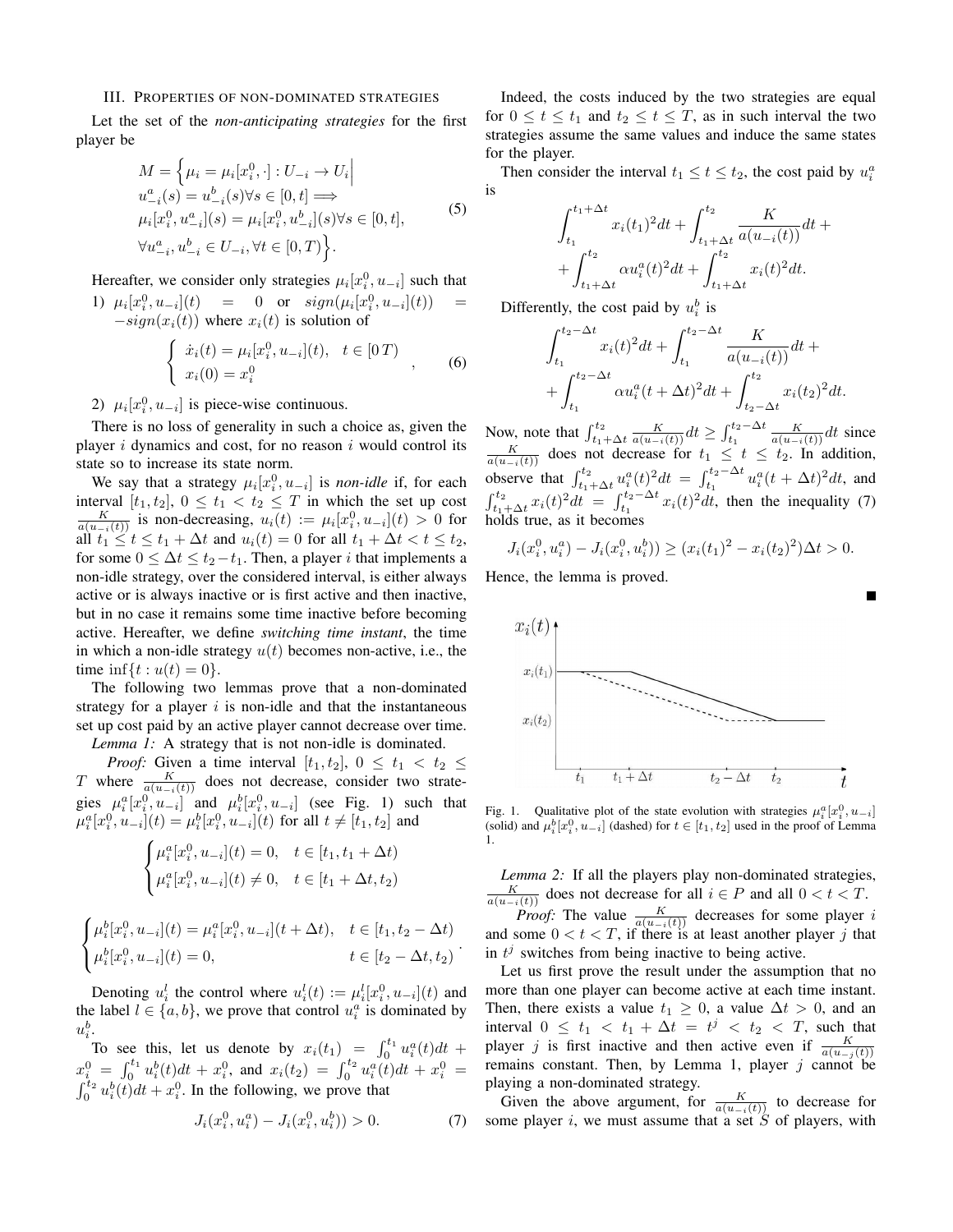$|S| > 2$ , coordinates to switch from being inactive to being active at time  $t^j > 0$ . Even in this case, there exists a value  $t_1 \geq 0$ , a value  $\Delta t$ , and an interval  $0 \leq t_1 < t_1 + \Delta t = t^j < T$ , such that  $\frac{K}{a(u-s(t))}$  remains constant, for all  $s \in S$ . Following the same line of reasoning of Lemma 1, it is immediate to prove that strategies that coordinate the switch at time  $t_1$  induce less costs for all the players in S and then they dominate the current strategies (that coordinate the switch at time  $t_i$ ). We can conclude that the strategy that coordinates the switch at time  $t_i$  cannot be a non-dominated one.

We define *switching feedback strategy at*  $\tau$  any control  $\mathbf{u}_i[\tau]$ that satisfies:

$$
\mathbf{u}_{i}[\tau](t) := \mu_{i}[x_{i}^{0}, u_{-i}](t)
$$
\n
$$
= \begin{cases} f(t, \tau)x_{i}(t) & \text{for } 0 \leq t \leq \tau \\ 0 & \text{for } \tau < t \leq T \end{cases} (8)
$$

In the hypotheses of the above two lemmas, the following corollary holds.

*Corollary 1:* For all  $\tau$  such that  $0 \leq \tau \leq T$  and for each player  $i$  there exists a unique non-dominated switching feedback strategy  $\mathbf{u}_i[\tau]$  as in (8).

*Proof:* For all  $\tau$  such that  $0 \leq \tau \leq T$ , the non-dominated strategy is

$$
\mathbf{u}_i[\tau](t) = \begin{cases} \tilde{u}_i(t) & \text{for } 0 \le t \le \tau \\ 0 & \text{for } \tau < t \le T \end{cases}
$$

where  $t \mapsto \tilde{u}_i(t)$  solves the problem below:

$$
\tilde{u}_i := \arg \min \{ \int_0^\tau (\frac{K}{a(u_{-i}(t))} + x_i(t)^2 + \alpha u_i(t)^2) dt \n+ ((T - \tau) + \beta) x_i(\tau)^2 \} \n= \arg \min \{ \int_0^\tau (x_i(t)^2 + \alpha u_i(t)^2) dt \n+ ((T - \tau) + \beta) x_i(\tau)^2 \}.
$$

The equality holds as the value of  $\frac{K}{a(u_{-i}(t))}$  is independent of  $\tilde{u}_i(t)$ . In addition, if  $x_i^0 > 0$ , the second problem, because of the quadratic structure of the costs, presents a unique optimal continuous solution of type  $\tilde{u}_i(t) = f(t, \tau)x(t)$ . The latter strategy is independent of the fixed cost and is different from zero for  $0 \le t \le \tau$ , as it can be directly verified explicitly solving the optimization problem. In this context note that this problem is a quadratic control problem that can be analytically solved using the maximum principle or a differential Riccati equation.

Hereafter, for any realization of  $u_{-i}$  and therefore  $\frac{K}{a(u_{-i}(t))}$ , we say that the best response strategy of player  $\hat{i}$  is the switching feedback control at  $t_i^*$  defined as:

$$
\mathbf{u}_{i}[t_{i}^{*}] := \arg \min_{\mathbf{u}_{i}[\tau]:0 \leq \tau \leq T} \{ J(x_{0}^{i}, \mathbf{u}_{i}[\tau], u_{-i}) \} =: \mu_{i}^{*}[x_{i}^{0}, u_{-i}].
$$
\n(9)

Note that a strategy solution of (9) always exists and is unique, as it can be verified analytically that  $J(x_0^i, \mathbf{u}_i[\tau], u_{-i})$  is a continuous strictly convex function of  $\tau$ . In case of multiple solutions, we observe that an immediate consequence of the above lemma is that the corresponding state trajectories do not intersect. Then, in the rest of the paper, we consider as best response strategy only the one that defines the state trajectory with minimal value for  $0 \le t \le T$ .

The next lemma relates the switching times of two different players.

*Lemma 3:* Given two players *i* and *j*, such that  $x_i^0 \ge x_j^0$ 0, if  $\mathbf{u}_j[t_j^*]$  is a best response strategy for player j, then all the strategies of player i  $\mathbf{u}_i[\tau]$  where  $\tau < t_j^*$  are dominated.

*Proof:* The statement of this lemma can be directly verified by explicitly determining the values of  $J(x_i^0, \mathbf{u}_i[\tau], u_{-i})$ and  $J(x_j^0, \mathbf{u}_j[\tau], u_{-i})$  and observing that  $J(x_i^0, \mathbf{u}_i[\tau], u_{-i})$ decreases for  $\tau \in [0, t_j^*]$  as long as  $J(x_j^0, \mathbf{u}_j[\tau], u_{-j})$  decreases in the same interval. The latter is true as  $\mathbf{u}_j[t_j^*]$  is the best response strategy for player j.

The above lemma can be rephrased by saying that according to their best responses if player  $j$  is active then player  $i$  is active too.

The next theorem states under which condition a player active a time  $t = 0$  becomes inactive in a following time instant. Specifically, it points out the dependence of the switching time instant of a non-dominated strategy on the value of the fixed cost.

*Theorem 1:* According to a non-dominated strategy, player  $i$  is active as long as the instantaneous set up cost satisfies the following condition

$$
\frac{K\alpha}{a(u_{-i}(t))} \le (( (T-t) + \beta)x_i(t))^2.
$$
 (10)

When the above condition is satisfied, a non-dominated strategy is bounded as in (11), where  $\gamma := -((T - t) + \beta)x_i(t)$ and  $\Delta := (((T - t) + \beta)x_i(t))^2 - K\alpha/a(u_{-i}(t))$ :

$$
\frac{\gamma - \sqrt{\Delta}}{\alpha} \le u_i(t) \le \frac{\gamma + \sqrt{\Delta}}{\alpha}.
$$
 (11)

*Proof:* We analyze under which circumstances player i, active at time t, remains so for a further interval time  $\Delta t > 0$ . Then, let us look at interval  $[t, t+\Delta t]$  and consider a *non-null strategy*, where  $u(t) > 0$ , and a *null strategy*, with  $u(t) = 0$ , for  $t \in [t, t + \Delta t]$ . Let us compare the cost to go from t to T induced by such strategies. The cost to go of the null strategy

$$
\int_t^{t+\Delta t} x_i(t)^2 d\tau + \int_{t+\Delta t}^T x_i(t)^2 d\tau + \beta x_i(T)^2.
$$

is

Similarly, the cost to go of the non-null strategy is the one displayed below, with  $\Delta x_i = \int_t^{t + \Delta t} u_i(\tau) d\tau$ :

$$
\int_{t}^{t+\Delta t} \left( \frac{K}{a(u_{-i}(\tau))} + \alpha u_i(\tau)^2 + x_i(\tau)^2 \right) d\tau
$$

$$
+ \int_{t+\Delta t}^{T} (x_i(t) + \Delta x_i)^2(t) d\tau + \beta (x_i(t) + \Delta x_i)^2.
$$

Then, we compute the difference of the two costs for  $\Delta t \to 0$ , to obtain

$$
\left(\frac{K}{a(u_{-i}(t))} + \alpha u_i(t)^2\right)dt + 2(T-t)x_i(t)dx_i + 2\beta x_i(t)dx_i.
$$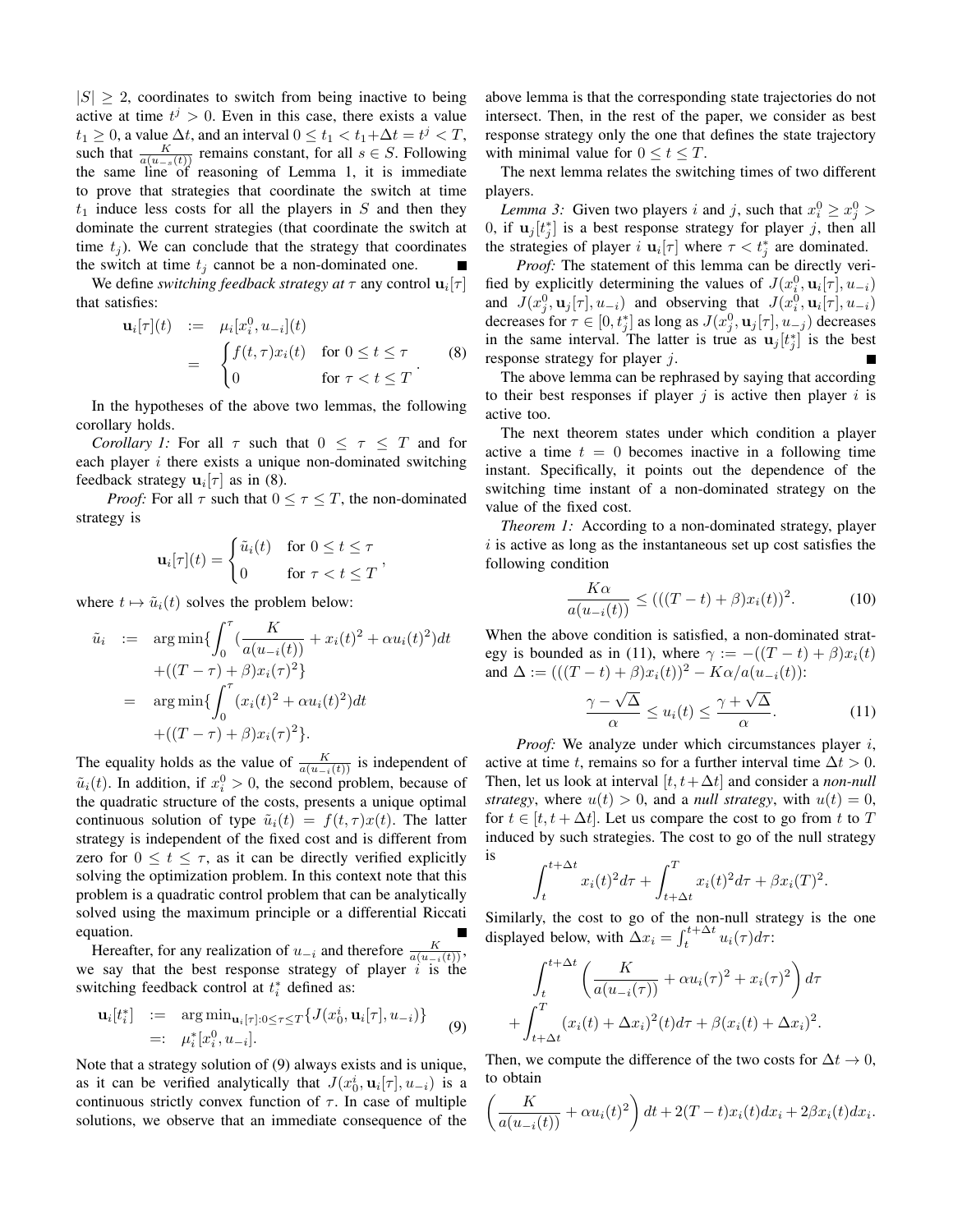Since  $dx_i = u_i(t)dt$ , after dividing by dt the latter can be rewritten as

$$
\frac{K}{a(u_{-i}(t))} + \alpha u_i(t)^2 + 2(T - t)x_i(t)u_i(t) + 2\beta x_i(t)u_i(t).
$$

Hence, the non-null strategy provides a lower cost than the null strategy, and therefore we would rather have  $u_i(t) > 0$ in  $t$ , if and only if the above difference is non-positive, that is if  $\alpha u_i^2(t) + 2((T-t) + \beta)x_i(t)u_i(t) + \frac{K}{a(u_{-i}(t))} \leq 0$ . In turn, this last inequality holds if and only if conditions (10) and (11) are satisfied.

An immediate consequence of the above theorem is that a player is certainly never active if  $K\alpha > (b+1-1/n)((T +$  $(\beta) x_i^0)^2$ .

Lemma 3 also implies that if all the players  $j \neq i$  play their best responses, and using  $\mathbf{u}_{-i}[t_{-i}^*]$  to denote their set of best response strategies in compact form, then it holds

$$
\frac{K\alpha}{a(\mathbf{u}_{-i}[t_{-i}^*](t_i^*))} = (((T - t_i^*) + \beta)x_i(t_i^*))^2.
$$
 (12)

#### IV. NASH EQUILIBRIA

In this section, we show how to determine a set of Nash equilibria strategies for players in  $P$  under the assumption that  $0 < x_1^0 \le x_2^0 \le \ldots \le x_n^0$ . To this end, we heavily exploit Lemma 3 to determine the best response of the players.

Preliminarily, for each player *i* let us define  $\hat{K}_i := \frac{K}{b + \frac{n-i+1}{n}}$ and  $\hat{t}_i$  the time instant, if exists, for which by applying a switching strategy  $\mathbf{u}_i[\hat{t}_i]$  the following equality holds

$$
\hat{K}_i \alpha = (( (T - \hat{t}_i) + \beta) x_i(\hat{t}_i))^2.
$$
 (13)

If no  $\hat{t}_i$  satisfies the above condition and furthermore if  $\hat{K}_i \alpha > ((T + \beta)x_i^0)^2$ , then we set  $\hat{t}_i = 0$ , otherwise if  $\hat{K}_i \alpha < ((T + \beta)x_i^0)^2$  then we set  $\hat{t}_i = T$ . Note that  $\mathbf{u}_i[\hat{t}_i]$ is the best response strategy for player *i* if  $\frac{K}{a(u_{-i}(\hat{t}_i))} = \hat{K}_i$ , that is, if at the switching time instant the only active players are the ones with state greater than or equal to  $x_i(\hat{t}_i)$ , or, that is the same, as the trajectories of best strategies cannot intersect, the only active players are the ones with initial state greater than or equal to  $x_i^0$ . In other words,  $\hat{t}_i$  is the last time instant in which it is convenient for player  $i$  to remain active even if there are only other  $n - i$  active players.

Lemma 3 implies that if all the players play their best responses, then strategy  $\mathbf{u}_1[t_1^*]$  for player 1 must satisfy:

$$
\frac{K}{a(\mathbf{u}_{-1}[t_{-1}^*](t))} = \begin{cases} \frac{K}{b+1} =: \hat{K}_1 & \text{if } 0 \le t \le t_1^* \\ 0 & \text{if } t_1^* < t \le T \end{cases}.
$$

From the latter condition, and invoking conditions (12)-(13), we can infer that  $t_1^* = \hat{t}_1$  and also that player 1 has a unique non-dominated strategy  $\mathbf{u}_1[t_1^*] = \mathbf{u}_1[\hat{t}_1]$ .

Let us now consider the generic player  $i > 1$ . It holds

$$
t_i^* = \max\{t_{i-1}^*, \hat{t}_i\}.
$$
 (14)

Indeed, Lemma 3 implies that player  $i$  must be active at least as long as player  $i-1$  is active, hence  $t_i^* \geq t_{i-1}^*$ . Lemma 3 also implies that if  $t_i^* > t_{i-1}^*$ , then in  $t_i^*$  the only active players are the ones with state greater than or equal to  $x_i(t_i^*)$ , this in turn implies that  $t_i^*$  is either equal to  $t_{i-1}^*$  or equal to  $\hat{t}_i$ , that is that player *i* can consider only two strategies  $\mathbf{u}_i[t_{i-1}^*]$  or  $\mathbf{u}_i[\hat{t}_i]$ . Finally, observe that player i chooses  $\mathbf{u}_i[\hat{t}_i]$ , if  $\hat{t}_i > t_{i-1}^*$ because it is convenient for player  $i$  to remain active even if only other  $n - i$  players are active after  $t_{i-1}^*$ .

The above argument points out how it is easy to practically determine Nash equilibrium strategies  $\mathbf{u}_i[t_i^*]$  of the game under study. Indeed, the strategy of player 1 can be individuated without knowing the strategies of the other players, then, recursively, the strategy of player i can be derived only on the basis of the strategies of the previous  $i - 1$  players.

#### V. LARGE NUMBER OF PLAYERS

Let us now reformulate our game from a mean field perspective. To this end, let  $m(x, t)$  be the distribution of the players' states at time  $t$ . Hereafter, we always assume that the support of  $m(x, t)$  is a subset of  $\mathbb{R}_+$ . Let us also define the function  $\tilde{a}(\cdot) : \mathbb{R}^{n-1}_+ \mapsto \mathbb{R}$  as  $\tilde{a}(x_{-i}) := b + \int_{x_i(t)}^{+\infty} dm(x, t)$ . Then, we can rewrite  $\hat{K}_i$  as

$$
\hat{K}_i = \frac{K}{\tilde{a}(x_{-i})}.\tag{15}
$$

The considerations over the state trajectories that precede Lemma 3 imply that  $\int_{x_i(t)}^{+\infty} dm(x, t) = \int_{x_i^0}^{+\infty} dm(x, 0)$  is invariant over time and, indeed, the arguments in Section IV allow to determine Nash equilibrium strategies only on the basis of the initial state distribution.

We are interested in determining the generic player best strategy in presence of a large number of players. Also, in the same context, we are interested in determining the evolution over time of the players' state cumulative distribution  $Q(y,t) := \int_y^\infty dm(x,t).$ 

#### *A. Generic player* i *best strategy*

Let us first consider the generic player  $i$  best strategy. The recursive equation (14) allows player  $i$  to determine the switching time instant  $t_i^*$  of its best strategy  $\mathbf{u}_i[t_i^*]$  and hence to individuate the strategy itself. Unfortunately, equation (14) is of no practical use in presence of a large number of players as it would force player  $i$  to wait for the decision of all the players from 1 to  $i-1$  before being able to compute  $t_i^*$ . For this reason, player  $i$  may decide to play an approximatively optimal strategy  $\mathbf{u}_i[\tilde{t}_i^*]$  based on an estimate  $\tilde{t}_i^*$  of  $t_i^*$ . In particular, we observe that we may rewrite equation (14) as

$$
t_1^* = \max\{\hat{t}_i, \max_{j < i} \{\hat{t}_j\}\}.
$$

Then, for any subset  $S \subseteq \{1, 2, \ldots, i-1\}$ , the value

$$
\tilde{t}_i^* = \max\{\hat{t}_i, \max_{j \in S} \{\hat{t}_j\}\} \le t_i^*
$$

is an estimate, and in particular a lower bound, of the switching time instant  $t_i^*$ . Needless to say that the  $\tilde{t}_i^*$  becomes a better and better estimate of  $t_i^*$ , and hence  $\mathbf{u}_i \left[ \tilde{t}_i^* \right]$  a better and better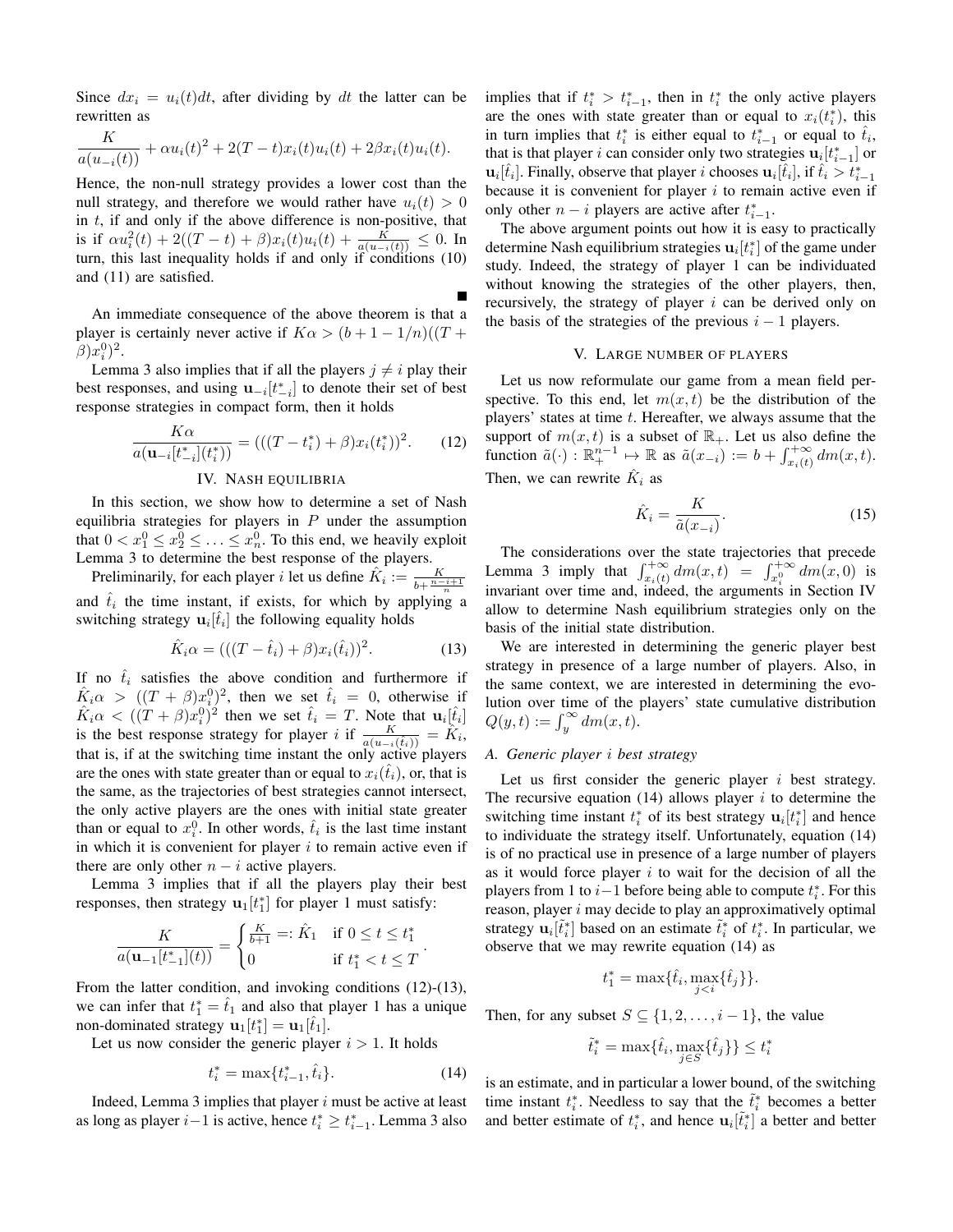approximation of the best strategy  $\mathbf{u}_i[t_i^*]$ , as the subset S includes more and more elements of  $\{1, 2, \ldots, i - 1\}.$ 

The above kind of approximate strategy requires that player  $i$  communicates with the players in  $S$  to acquire the values of  $\hat{t}_i$ . Player i can play a different approximate strategy that just needs the observation of the behavior of player  $i - 1$  as described in the following.

Player *i* remains active as long as  $i - 1$  is active. Then, at the switching time instant  $t_{i-1}$  of  $i-1$ , player i decides whether it is convenient to remain active or not and for how long. If all the players use such an approximate strategy, this approximation identifies the best strategy from the switching time instant of  $i-1$  on. Indeed, from such time instant player  $i$ can determine its best strategy based on the number of active players: all the players from 1 to  $i - 1$  are not active any more, viceversa, all the players from  $i + 1$  to n remain active at least as long as  $i$  is active. Unfortunately, player  $i$  cannot play its best strategy until the switching time instant of  $i - 1$ as it cannot a priori know its value. As the optimal choice would be a strategy of type  $\tilde{u}_i(t) = f(t)x(t)$ , player i can approximate such a strategy, as an example fixing the value of  $f(t)$  to a constant.

#### *B. Evolution of the cumulative distribution*

We now study how  $Q(y, t) = \int_y^{\infty} dm(x, t)$  evolves over time. Specifically, as the trajectories of players with different initial states do not cross, it must satisfy the transport equation

$$
\frac{\partial}{\partial t}Q(y,t) = -u(y,t)\frac{\partial}{\partial y}Q(y,t),\tag{16}
$$

where  $u(y, t)$  is the control applied at time t by a player with state  $x(t) = y$ .

As the best strategy of a player depends only on its initial state, we observe that, for each initial state  $x_0$  and time instant t we can write  $x(t) - x_0 = \int_0^t \tilde{u}(\tau) d\tau$ , where  $\tilde{u}$  is the best strategy of a player with initial state  $x_0$ . Then the solution of (16) is

$$
Q(y,t) = Q(y - \int_0^t \tilde{u}(\tau)d\tau, 0),
$$

as it can be directly verified computing the partial derivatives of  $Q(y, t)$  and exploiting the fact that  $\tilde{u}(t) = u(x(t), t)$ .

The above results generalize to all the cases in which players choose strategies that depend only on the initial states. We also observe that the more the time to go  $T - t$  gets closer to 0 the higher must be the state of a player for being convenient for the player to be active. Formally, there exists an increasing function  $\lambda : [0, T] \to \mathbb{R}$  such that

$$
u(y,t) = \begin{cases} 0 & \text{for } y \leq \lambda(t) \\ f(t)y & \text{for } y > \lambda(t) \end{cases}.
$$

Hence, we can rewrite  $Q(y, t)$  as

$$
Q(y,t) = \begin{cases} Q(y - \int_0^t \tilde{u}(\tau) d\tau, 0) & \text{for } 0 \le t \le \lambda^{-1}(y) \\ Q(y, \lambda^{-1}(y)) & \text{for } \lambda^{-1}(y) < t \le T \end{cases}.
$$

|  | $\boldsymbol{n}$ |    | $\alpha$       | ຼ |      | $x_i($<br>v           |  |
|--|------------------|----|----------------|---|------|-----------------------|--|
|  | 200              | ∠∪ | ാറ<br>ZU.<br>- |   | 1600 | 150 <sup>1</sup><br>v |  |
|  |                  |    |                |   |      |                       |  |

TABLE I SIMULATIONS DATA.

#### VI. NUMERICAL ILLUSTRATIONS

In this section we provide numerical illustrations for a large number of players evolving according to system (1) and with simulations data as reported in Table I.

In particular, the number of players is  $n = 200$  and the horizon is  $T = 20$ .

The parameters appearing in the cost (5) are set as follows:  $\alpha = 20, \beta = 1$ , and  $K = 1600$ . Initial states  $x_i(0)$  for all i are uniformly distributed over the interval  $[0, 150]$ . We also discretize the set of possible switching times and so  $\tau \in \{1, 1.5, \ldots, T\}.$ 

The Algorithm used to numerically illustrate the players' behavior accepts the simulations data as input and returns the best response strategies  $\mathbf{u}_i[t_i^*]$  as in (9) and the associated state distribution  $dm(x, t)$ .

The algorithm is designed as follows. First, we initialize the state by using the Matlab in-built functions rand to generate a realization of the random variable  $x(0)$  and sort to reorder the agents for increasing states.

For every possible value of the switching time  $\tau \in$  $\{1, 1.5, \ldots, T\}$ , and for all players  $i = 1, \ldots, n$ , we compute the optimal (we say optimal as for fixed  $\tau$  the strategy  $\mathbf{u}_i[\tau]$ is independent of the other players' behaviors) strategy  $\mathbf{u}_i[\tau]$ as in (8).

To do this, we solve the following differential Riccati equation in the scalar variable  $p(t)$   $t \in [0, \tau]$ :

$$
\dot{p}(t) = \frac{1}{2\alpha}p(t)^{2} - 2, \quad p(\tau) = 2(T - \tau) + \beta.
$$

The solution of the above ordinary differential equation with boundary value on final time is obtained using the Matlab in-built function ode45 with step size 0.1. Function  $f(t, \tau)$ appearing in (8) is then derived by setting  $f(t, \tau) = -\frac{1}{2\alpha}p(t)$ . As a result we have  $\mathbf{u}_i[\tau](t) = -\frac{1}{2\alpha}p(t)x_i(t)$  for all  $t \in [0, \tau]$ .

We also compute the cost associated to each  $\mathbf{u}_i[\tau]$  as illustrated in Fig. 2. From Fig. 2 one observes that the costs are convex and increasing on the initial state value  $x_i(0)$ (higher curves correspond to higher  $x_i(0)$ ). Also the minimum is increasing on the initial state value  $x_i(0)$  and this is in accordance with the fact that the players' trajectories preserve their order through time as recalled repeatedly throughout the paper.

For every player  $i = 1, \ldots, n$ , we then extract by brute force comparison, the strategy  $\mathbf{u}_i[t_i^*]$  as in (9). Hence, we simulate the state evolution with  $\mathbf{u}_i[t_i^*]$  and illustrate the results in Fig. 3. One can observe that for most of the players, especially those with a higher initial state, the switching time  $t_i^*$  is around 15. Players usually stop before reaching zero as expected in consequence of the presence of a fixed cost  $K$  in the cost